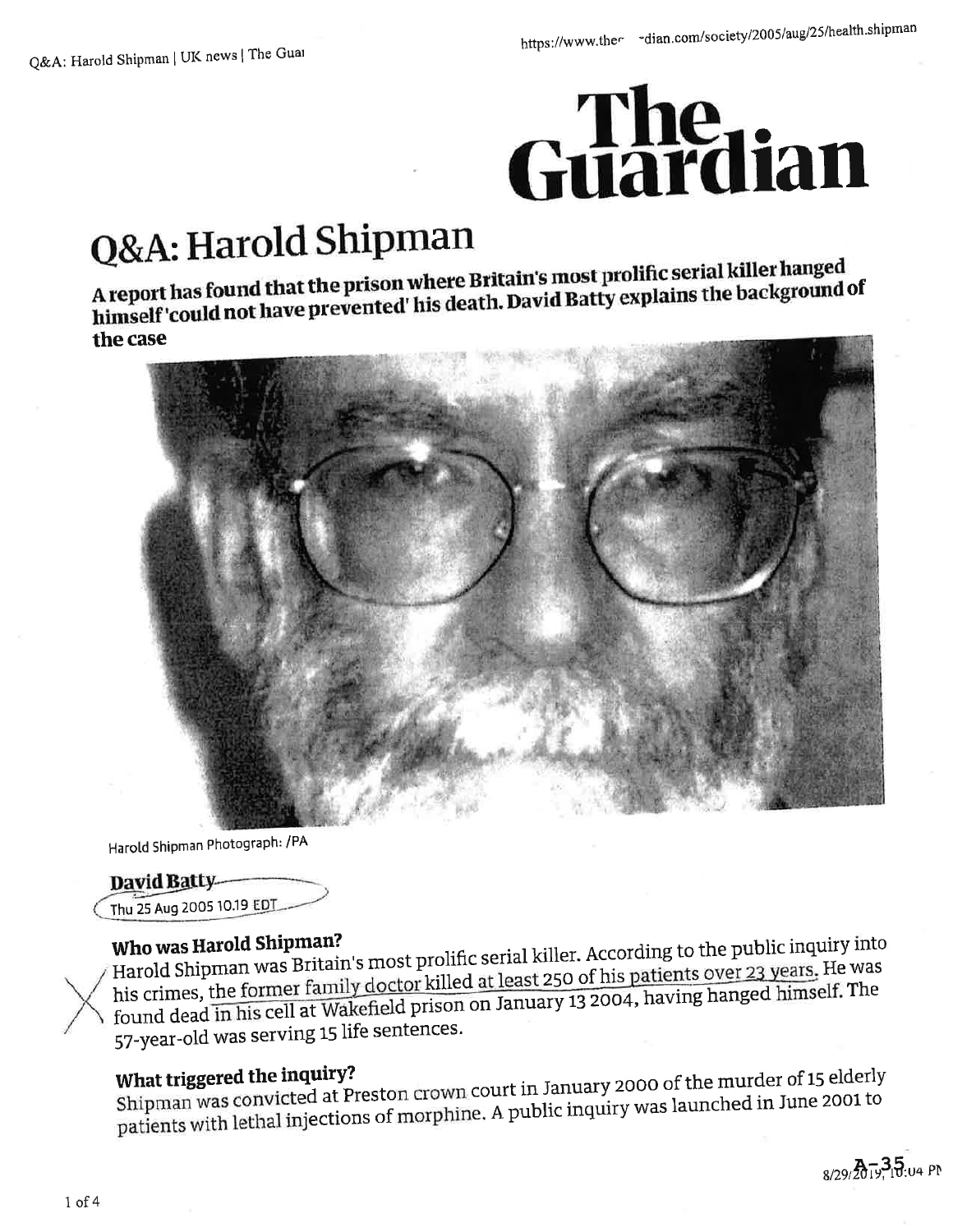investigate the extent of his crimes, how they went undetected for so long, and what could be done to prevent a repeat of the tragedy.

### What do we know about his crimes?

His first victim, Eva Lyons, was killed in March 1975 on the eve of her 71st birthday while Shipman was working at the Abraham Ormerod medical practice in Todmorden. The following year the first clues emerged that Shipman was no ordinary respectable GP. In February 1976, he was convicted of obtaining the morphine-like drug pethidine by forgery and deception to supply his addiction to the drug. Later that year, in the name of a dying patient, he obtained enough morphine to kill 360 people. After receiving psychiatric and drug treatment in York, he re-emerged as a GP in Hyde, Greater Manchester. His method of murder was consistent: a swift injection of diamorphine - pharmaceutical heroin. He killed 71 patients while at the Donnebrook practice in the town and the remainder while a singlehanded practitioner at his surgery in Market Street. The majority of his victims - 171 - were women, compared with 44 men. The oldest was 93-year-old Anne Cooper and the youngest 41-year-old Peter Lewis.

#### How did he get away with it?

When Shipman was fired from the Todmorden medical practice for forging prescriptions, he received a heavy fine but was not struck off by the General Medical Council (GMC), the regulatory body for doctors. Instead, it sent him a stiff warning letter and allowed him to carry on practising. This meant that from this point any employer or patients who asked about Shipman would probably not have been told about his conviction. By the late 1990s, his crime was forgotten and he appeared to be a dedicated, caring professional. But in 1998, Hyde undertakers became suspicious at the number of his patients who were dying, and the neighbouring medical practice discovered that the death rate of Shipman's patients was nearly 10 times higher than their own. They reported their concerns to the local coroner who in turn called in Greater Manchester police. But the police investigation failed to carry out even the most basic checks, including whether Shipman had a criminal record. Nor did they ask the GMC what was on his file. Neither Shipman himself not relatives of the dead patients were contacted. The officers did ask the local health authority to check the records of 19 deceased patients for any inconsistencies between the medical notes and the cause of death on the death certificate. But the medical adviser was unaware that the doctor he was investigating had a history of forging documents - and Shipman had added false illnesses to his victims' records to cover his tracks. As a result the investigation found no cause for concern and the GP was free to kill three more of his patients before finally being arrested in February 1999.

#### What led to his conviction?

Shipman's crimes were finally uncovered after he forged the will of one of his victims, Kathleen Grundy, leaving him everything. Having administered a lethal dose of morphine to the 81-year-old former mayoress on June 24 1998, he ticked the cremation box on the will form. But she was buried. Her daughter, Angela Woodruff, was alerted about the will by Hyde solicitors Hamilton Ward. She immediately suspected foul play and went to the police. Mrs Grundy's body was exhumed on August 11998 and morphine was found in her muscle tissues. Shipman was arrested on September 7 1998. The bodies of another 11 victims were exhumed over the next two months. Meanwhile a police expert checked